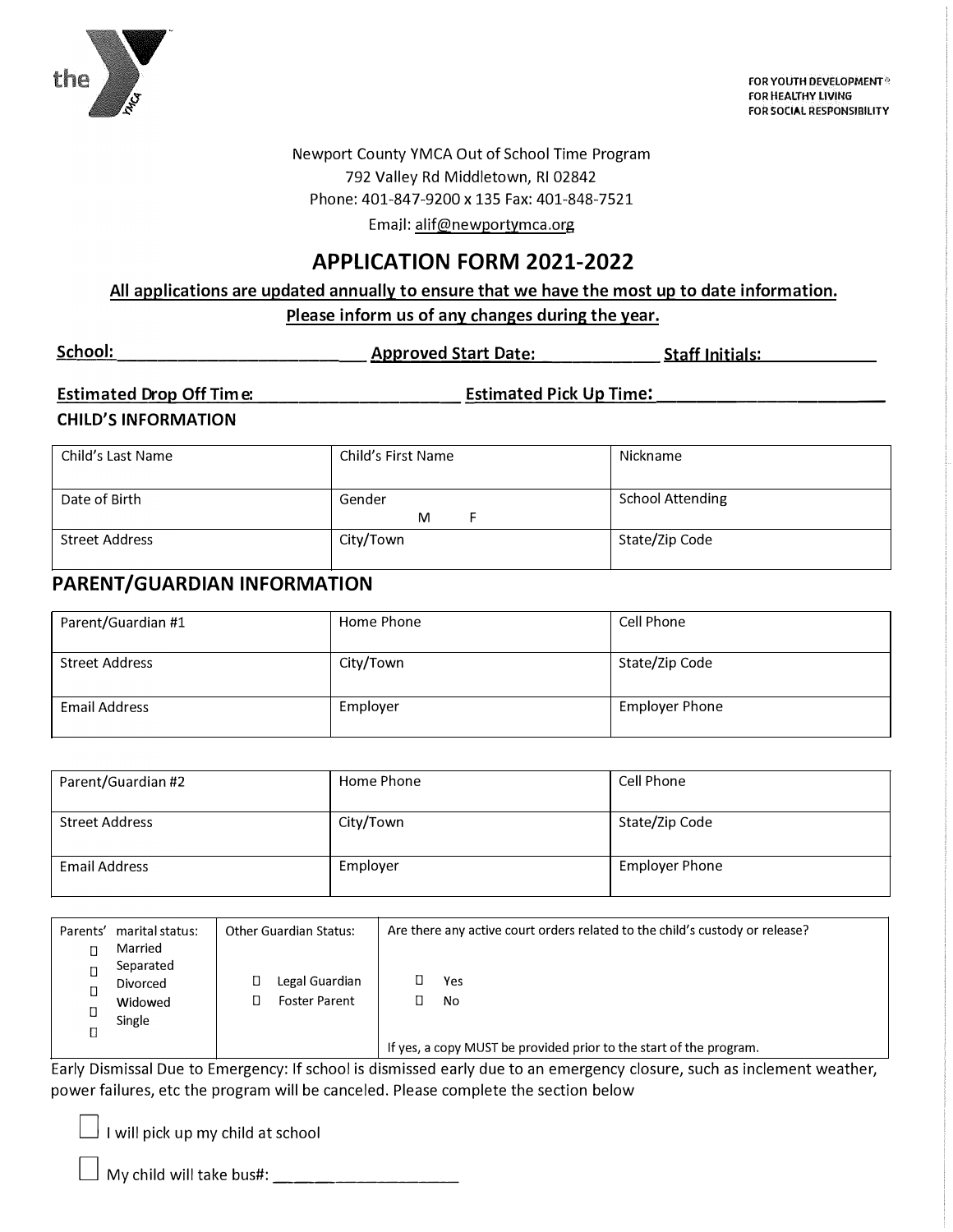

#### **ENROLLMENT INFORMATION**

#### (PLEASE MARK OFF WHICH PROGRAM YOUR CHILD WILL ATTEND)

| Site                 | 5 Days<br>AM/PM<br><b>COMBO</b> | AM Days | 5 PM<br>Days | 3 PM Days (Circle Days) |   |           |              | 2 PM Days (Circle Days) |   |    |      |  |
|----------------------|---------------------------------|---------|--------------|-------------------------|---|-----------|--------------|-------------------------|---|----|------|--|
| Aquidneck            |                                 |         |              | Μ                       | W | <b>TH</b> | $\mathsf{F}$ | M                       | W | TH | F    |  |
| <b>Forest Avenue</b> |                                 |         |              | м                       | W | TH        | $-F$         | м                       | W | TH | - F  |  |
| Gaudet               |                                 |         |              | м                       | W | TH        | - F          | M                       | W | TH | - F  |  |
| Melrose              |                                 |         |              | м                       | w | TH        | - F          | м                       | W | TH | $-F$ |  |

#### $IAM A$ : Place a check  $(\checkmark)$  for your choice.

| Family/Single Parent/Youth YMCA Member | Non-Member |
|----------------------------------------|------------|
|----------------------------------------|------------|

#### **GENERAL HEALTH INFORMATION**

| Is your child allergic to any food, medication, plants, insects, liquids, or other substances? | NO  | YES. |
|------------------------------------------------------------------------------------------------|-----|------|
| Does your child require any medication for an allergic reaction?                               | NO. | YES. |
| Does your child require an epi-pen?                                                            | ΝO  | YES. |

(If yes, the epi-pen or medication must be delivered to the program director prior to first day of enrollment.) If you answered yes to any of the questions above, please list all allergies and describe the severity of your child's 

| Is your child under any medical care for any illness or communicable disease?                                                        | ΝO        | YES.       |
|--------------------------------------------------------------------------------------------------------------------------------------|-----------|------------|
| If yes, please                                                                                                                       |           |            |
| explain:                                                                                                                             |           |            |
|                                                                                                                                      |           |            |
| Does your child have an IEP or 504 Educational Plan?<br>(If yes, it would be helpful to provide a copy to the OST Program Director.) | NO.       | <b>YES</b> |
| Are there any additional issues or accommodations we should know about?                                                              | <b>NO</b> | <b>YES</b> |
| If yes, please<br>describe:                                                                                                          |           |            |
|                                                                                                                                      |           |            |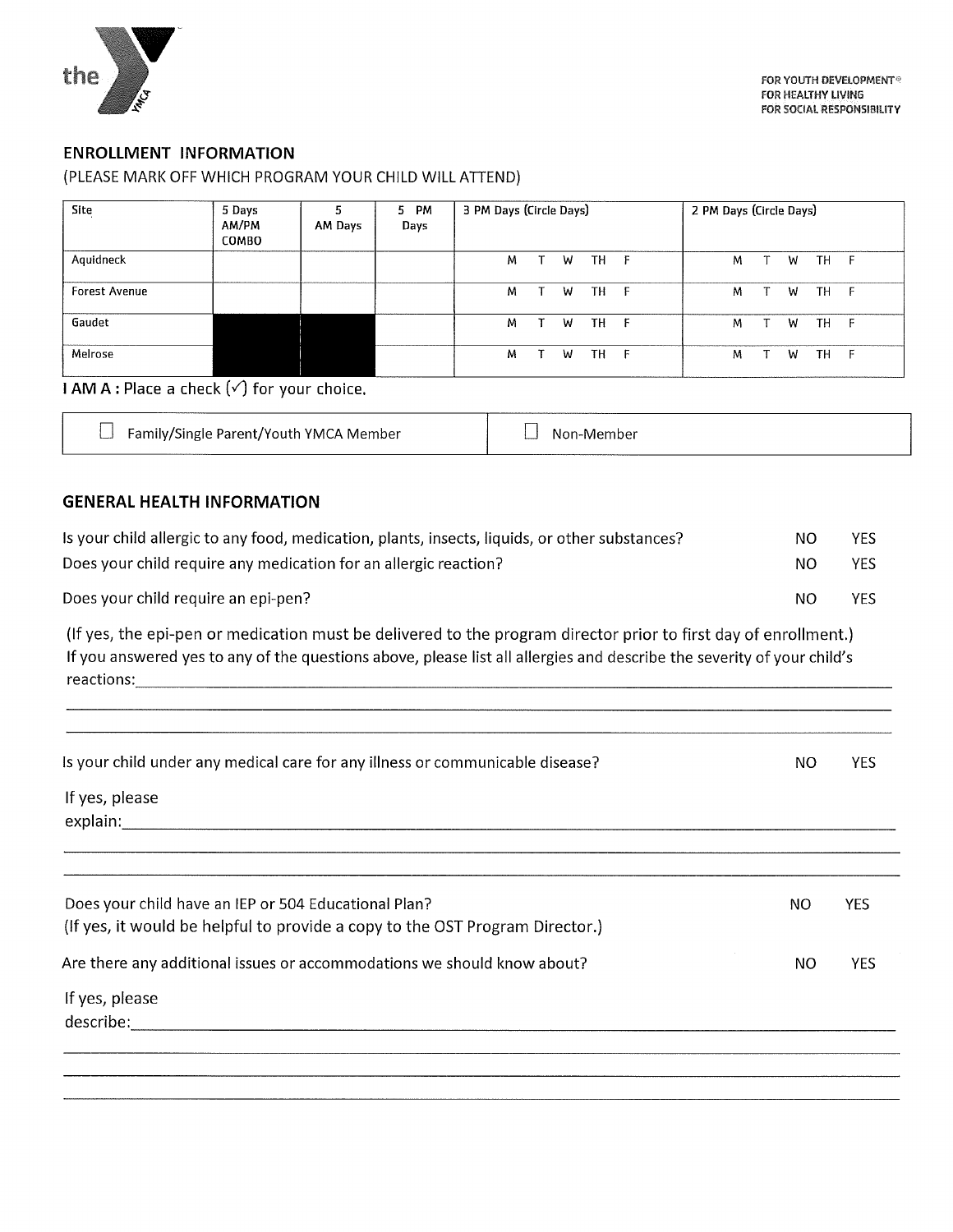

## Rhode Island Department of Human Services

**Group/Family Child Care Home: Parent Authorization for Emergency Treatment** Updated 03/20/2020

|                                                                                                                                                                                                                                      |                 |   | <b>Emergency Contact Information</b>               |
|--------------------------------------------------------------------------------------------------------------------------------------------------------------------------------------------------------------------------------------|-----------------|---|----------------------------------------------------|
| <b>Full Name:</b>                                                                                                                                                                                                                    |                 |   |                                                    |
| Relationship:                                                                                                                                                                                                                        |                 |   | $\Box$ Authorized Pick Up $\Box$ Emergency Contact |
| Primary Phone:                                                                                                                                                                                                                       |                 |   | □ Mobile □ Work □ Home                             |
| Secondary Phone:                                                                                                                                                                                                                     |                 |   | $\Box$ Mobile $\Box$ Work $\Box$ Home              |
| <b>Full Name:</b>                                                                                                                                                                                                                    |                 |   |                                                    |
| Relationship:                                                                                                                                                                                                                        |                 |   | $\Box$ Authorized Pick Up $\Box$ Emergency Contact |
| Primary Phone:                                                                                                                                                                                                                       |                 |   | $\Box$ Mobile $\Box$ Work $\Box$ Home              |
| <b>Secondary Phone:</b>                                                                                                                                                                                                              |                 | × | $\Box$ Mobile $\Box$ Work $\Box$ Home              |
| <b>Full Name:</b>                                                                                                                                                                                                                    |                 |   |                                                    |
| Relationship:                                                                                                                                                                                                                        |                 |   | $\Box$ Authorized Pick Up $\Box$ Emergency Contact |
| Primary Phone:                                                                                                                                                                                                                       | −.<br>$\lambda$ |   | $\Box$ Mobile $\Box$ Work $\Box$ Home              |
| Secondary Phone:                                                                                                                                                                                                                     |                 |   | $\Box$ Mobile $\Box$ Work $\Box$ Home              |
| <u>mondagement of the community of the community of the community of the community of the community of the community of the community of the community of the community of the community of the community of the community of th</u> |                 |   |                                                    |
| <b>Full Name:</b>                                                                                                                                                                                                                    |                 |   |                                                    |
| Relationship:                                                                                                                                                                                                                        |                 |   | □ Authorized Pick Up □ Emergency Contact           |
| Primary Phone:                                                                                                                                                                                                                       |                 |   | $\Box$ Mobile $\Box$ Work $\Box$ Home              |
| Secondary Phone:                                                                                                                                                                                                                     |                 |   | $\Box$ Mobile $\Box$ Work $\Box$ Home              |

Anyone authorized to pick up your child, including the parent/guardian, must provide a picture ID to the staff that is assisting with signing out your child. All parties must show a picture ID until the staff members become familiar with the person picking up the child.

Parent/Guardian Name (Print) Relation to Child Parent/Guardian Signature Date Page 2 of 2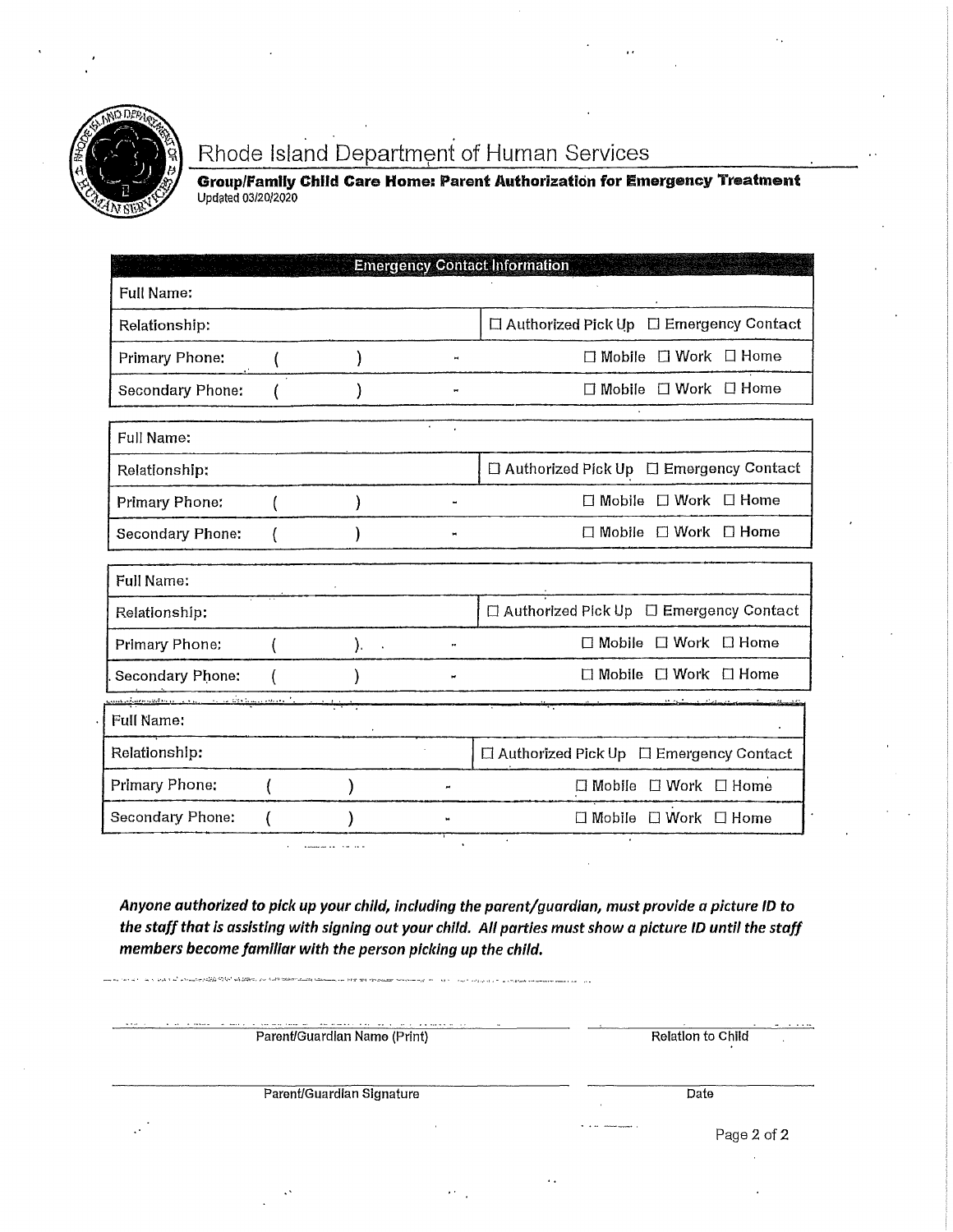

# Rhode Island Department of Human Services

Group/Family Child Care Home: Parent Authorization for Emergency Treatment<br>Updated 03/20/2020

| Child Care Provider/Program Name:                                                                                                                                                                                                                                                                                   |                                                      |  |
|---------------------------------------------------------------------------------------------------------------------------------------------------------------------------------------------------------------------------------------------------------------------------------------------------------------------|------------------------------------------------------|--|
| Child's Name:                                                                                                                                                                                                                                                                                                       | Date of Birth:                                       |  |
| In consideration of admittance, I hereby authorize                                                                                                                                                                                                                                                                  |                                                      |  |
| located at<br><b>Number and Street</b>                                                                                                                                                                                                                                                                              | Child Care Provider/Program Name<br><b>City/Town</b> |  |
| to arrange for medical examination and/or treatment of my child                                                                                                                                                                                                                                                     | Child's Full Name                                    |  |
| understood that a conscientious effort will be made by the provider to contact me at the emergency<br>numbers I have provided below before any medical action is taken.<br><b>Preferred Hospital</b><br>Twould prefer my child be taken to the following hospital should the need arise. However, I understand that |                                                      |  |
| the choice of hospital may be limited by service of the local rescue.<br>Name of Hospital:                                                                                                                                                                                                                          |                                                      |  |
| Number and Street:                                                                                                                                                                                                                                                                                                  | State:                                               |  |
|                                                                                                                                                                                                                                                                                                                     | Zip:                                                 |  |
| <b>Example 2 Physician and Insurance Information</b><br>I would prefer my child be taken to the following hospital should the need arise. However, I understand that<br>the choice of hospital may be limited by service of the local rescue.                                                                       |                                                      |  |
| Name of Doctor:                                                                                                                                                                                                                                                                                                     | Phone:                                               |  |
| Health Insurance Carrier:                                                                                                                                                                                                                                                                                           | Policy Number:                                       |  |
| <b>Emergency Contact Information</b><br>In the event of an emergency, the child's parent/guardian(s) will be contacted first. In the event the<br>parent/guardian cannot be reached, emergency contact and authorized persons must be listed.                                                                       |                                                      |  |
| Authorized Person: An authorized person can plck up a child from care with no confirmation from a<br>parent/guardian. An authorized person may also be contacted if the program cannot get ahold of the parent.                                                                                                     |                                                      |  |
| Emergency Contact: An emergency contact can plck up a child from care ONLY if there is written and/or<br>verbal communication from the parent. An emergency contact may also be contacted if the program cannot<br>get ahold of the parent.                                                                         |                                                      |  |
| Please complete the following form listing the authorized and/or emergency contact persons in the order you<br>wish them to be contacted (For example: The first contact listed is the first person that will be called if a<br>parent/guardian cannot be reached).                                                 |                                                      |  |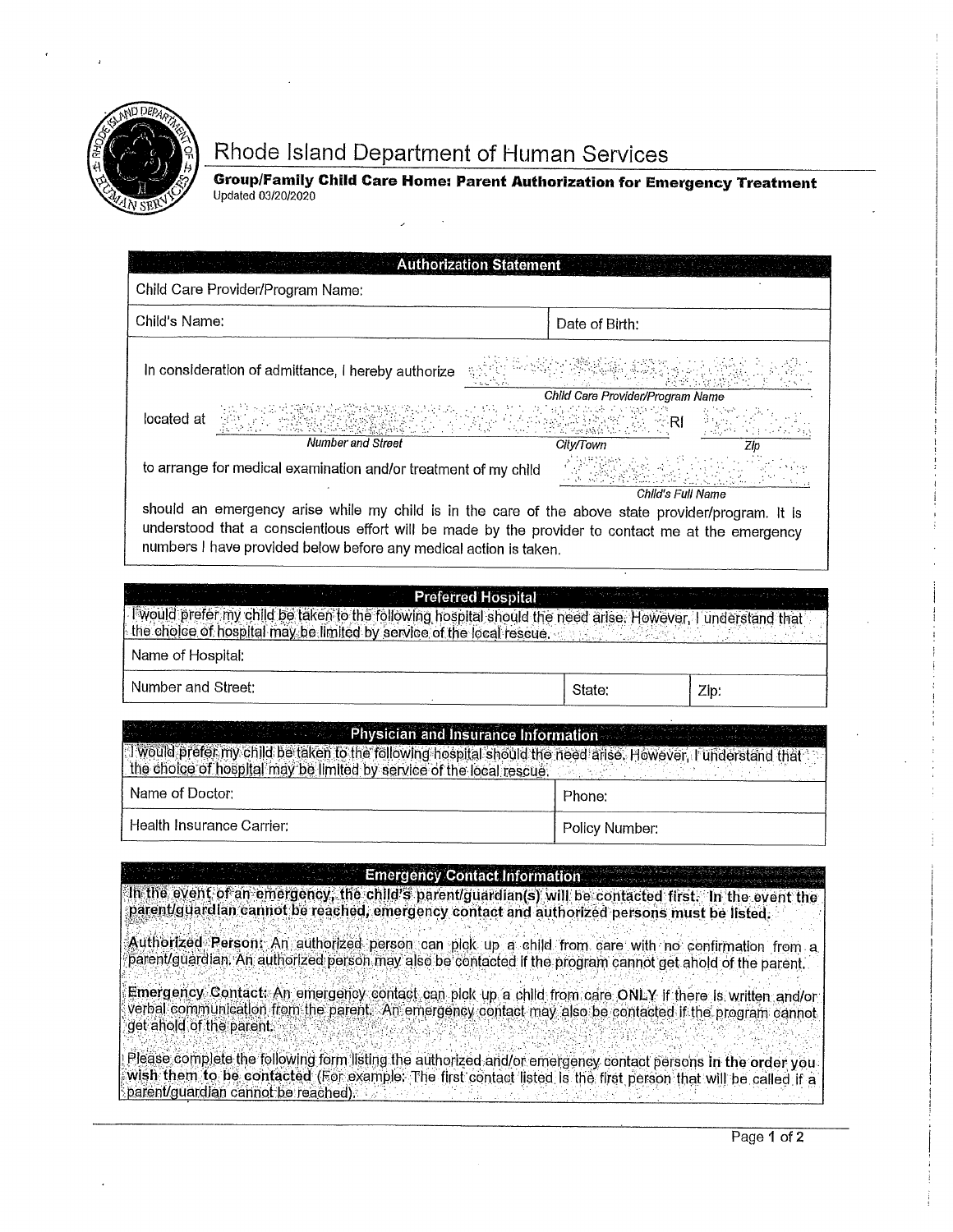

#### **SOCIAL INFORMATION**

Please describe how your child plays with other children:

Please describe what makes your child happy, sad, and frustrated. How does your child express feelings?

What are your child's interests and favorite activities?

Is there any other information that you would like to share to help us better understand your child?

#### PHOTOGRAPH AUTHORIZATION

I hereby give the Newport County YMCA and its agents permission to take, copyright, use, and publish photographs of my child for any purpose the Newport County YMCA deems appropriate. I release, discharge, and agree to hold harmless the Newport County YMCA and its agents from any liability for or arising from the taking, copyrighting, using, or publishing photographs of my child for any purpose the Newport County YMCA deems appropriate.

 $\square$  No, thank you.

Parent/Guardian #1 Signature

Date

Date

Parent/Guardian #1 Signature

Child's Name

Date of Birth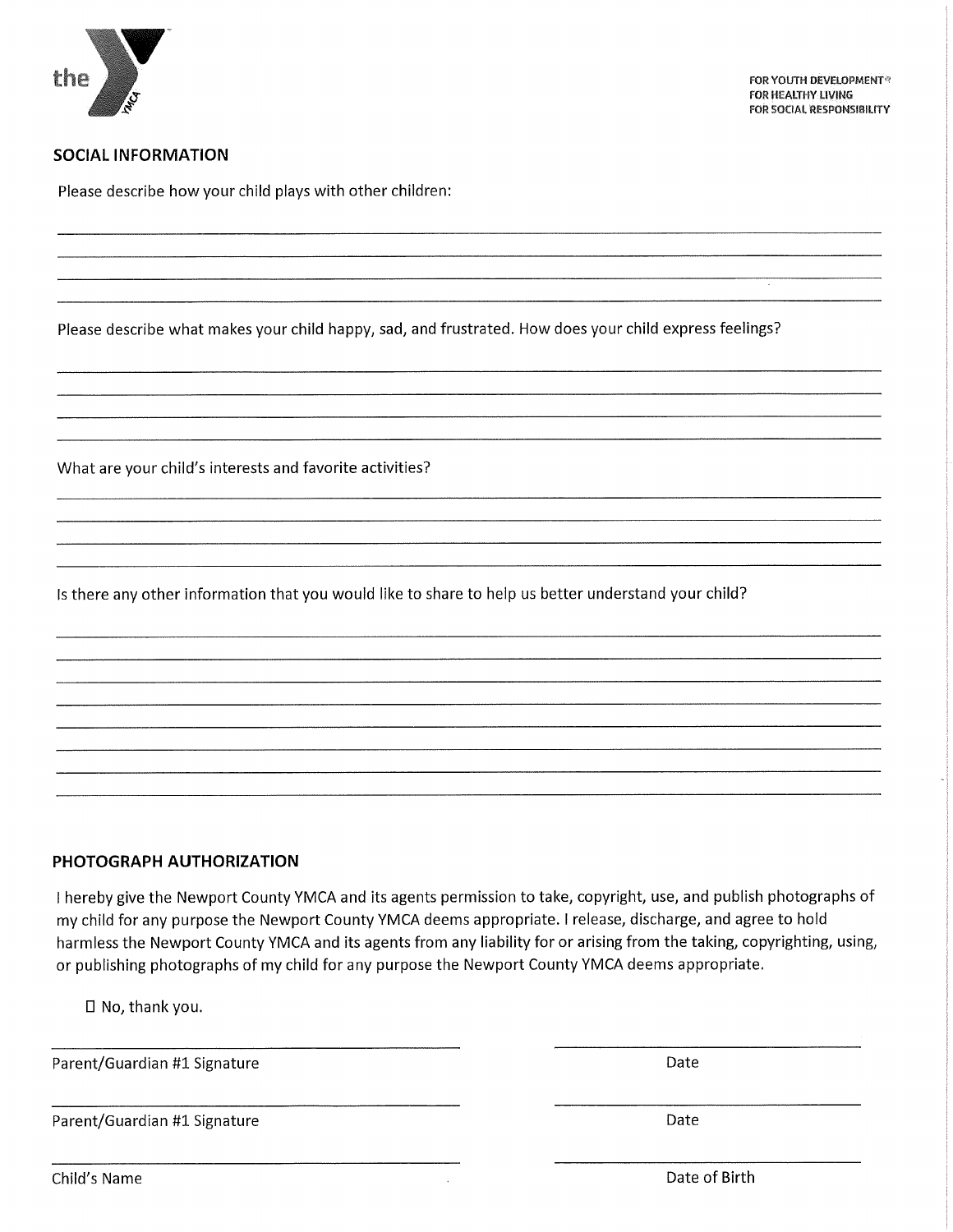

#### **AUTHORIZATION TO RELEASE INFORMATION**

I hereby authorize to the Out of School Time staff to: (check all that apply)

- $\Box$  Exchange information with
- $\Box$ Release information to
- $\Box$ Obtain information from

the faculty and administration at your child's school to enhance your child's experience during the school day and during Out of School Time program hours.

Parent/Guardian #1 Signature

Parent/Guardian #1 Signature

#### **GENERAL WAIVER OF LIABILITY**

The Newport County YMCA recommends that all youth have an examination by a licensed physician prior to participating in YMCA sponsored activities. The purpose is to discover any condition which would make it dangerous for the child to participate in strenuous YMCA sponsored activities and to protect other participants from communicable diseases.

In accordance with Section 7-6-9 of the Rhode Island General Laws (entitled "Exemption from Liability to Participants in Sponsored Athletic or Sports Events"), I hereby waive any liability that the Newport County YMCA, its agents, and employees might have for, and agree that said YMCA, its agents, and employees shall not be liable for any bodily injury to my child incurred while I am participating in any activity or program sponsored by the YMCA, and I hereby assume the risk of any bodily injury incurred by my child while participating in any activity or program sponsored by the YMCA.

I hereby give my permission for my child to participate in the full YMCA-sponsored program, and, to the best of my knowledge, my child has not physical conditions which will make it dangerous for him/her to participate in YMCA sponsored program activities.

Parent/Guardian #1 Signature

Parent/Guardian #2 Signature

Please be aware that the signatures on this application are the only persons authorized to make changes to this application including adding and deleting pick-up names.

Date

Date

Date

Date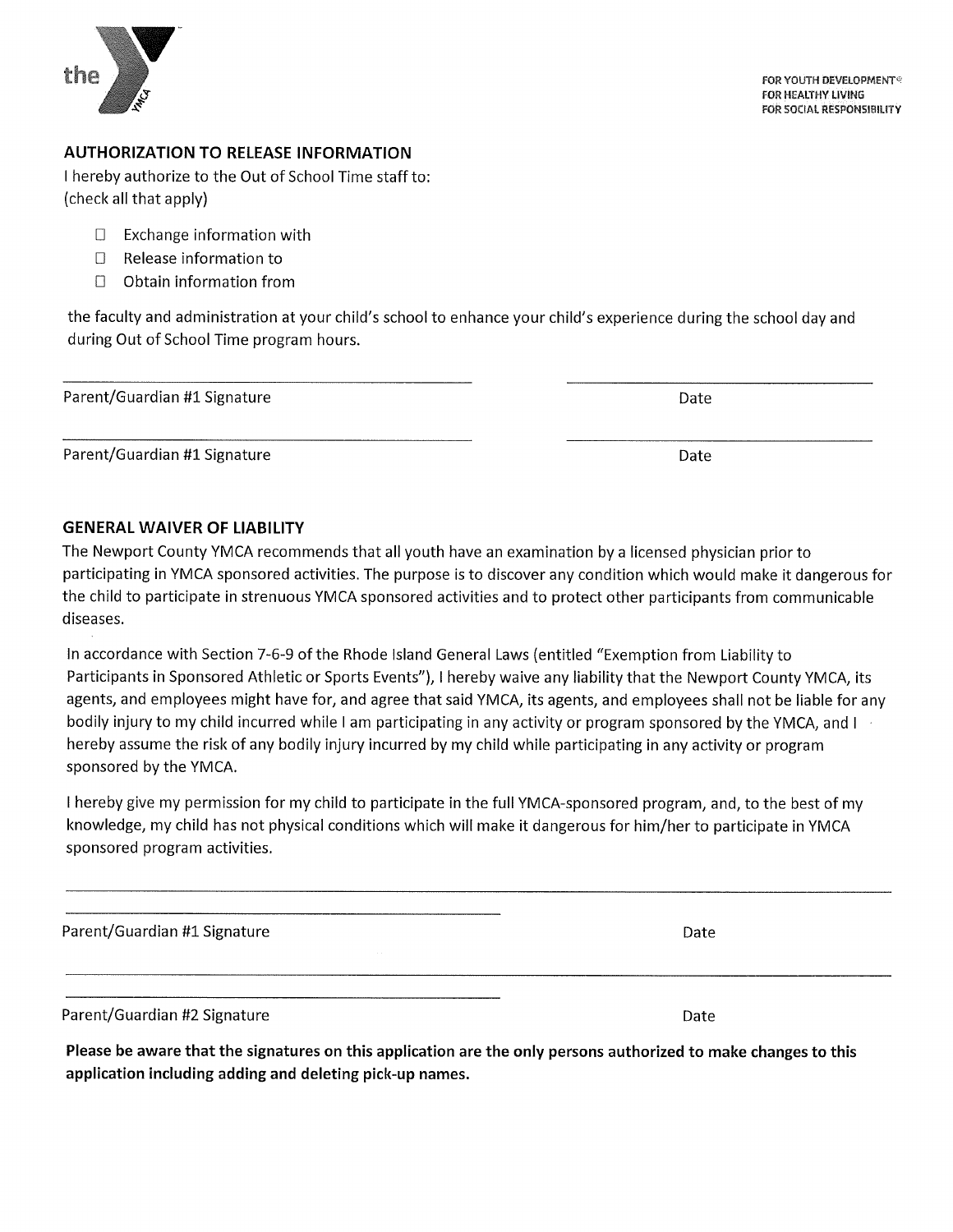

#### **FINANCIAL AGREEMENT**

I agree to pay the Newport County YMCA Out of School Time Program the following tuition for my child's enrollment:

Non-Refundable Registration Fee in the amount of \$60.00 (due at the time of registration)

Tuition \$ per week is due weekly and payments will be drafted each Thursday in advance of the program.

Tuition is considered late if it received after the due date on the payment calendar. A \$25 late fee will be assessed, per late payment. Payments must be kept up to date in order to avoid a late fee. Failure to make your payment in a timely manner will result in a warning and could result in dismissal from the program.

A two week written notice is required if your child will be withdrawing from the program.

Late fee pick up policy is as follows:

- A late fee of \$1.00 per minute that you arrive past your schedule pick-up time will be charged on your account.
- Any parent that continuously picks up their child late will be assessed a \$20.00 late pick up fee for each occurrence.

This program does charge tuition for school vacation weeks in December, February, and April.

Regular tuition will be charged for the week of Thanksgiving.

Vacation week Camps will be held at the YMCA and will require a separate registration.

There is no reduction in tuition if your child is absent or if the program in cancelled because of holidays or inclement weather.

Requests for receipts for flex spending or tax filing purposes can be provided if requested by parent/guardian. Seven-day notice is required.

There will be a \$5 enrollment change fee automatically assessed for all enrollment change requests.

| Place a check $(\check{v})$ for your choice. (Top price is YMCA Member, bottom price is Non-Member) |  |  |  |  |  |
|-----------------------------------------------------------------------------------------------------|--|--|--|--|--|
|                                                                                                     |  |  |  |  |  |

| <b>Site</b>           | Am Only<br>5 Days | AM/PM COMBO<br>5 Days | <b>PM</b><br>5 Days | <b>PM</b><br>3 Days | <b>PM</b><br>2 Days |
|-----------------------|-------------------|-----------------------|---------------------|---------------------|---------------------|
| Aquidneck             |                   |                       |                     |                     |                     |
| Forest Ave.           |                   |                       |                     |                     |                     |
| Gaudet                | N/A               | N/A                   |                     |                     |                     |
| Melrose               | N/A               | N/A                   |                     |                     |                     |
| <b>Weekly Tuition</b> | \$75<br>\$95      | \$110<br>\$135        | \$95<br>\$115       | \$75<br>\$95        | \$65<br>\$85        |

Corporate/ Subsidized Childcare for my child is as follows: (Place a check(✓) if this applies)

| DHS Certificate # |  |
|-------------------|--|
|-------------------|--|

 $\Box$  YMCA Financial Aid

Corporate/Other (Please Specify)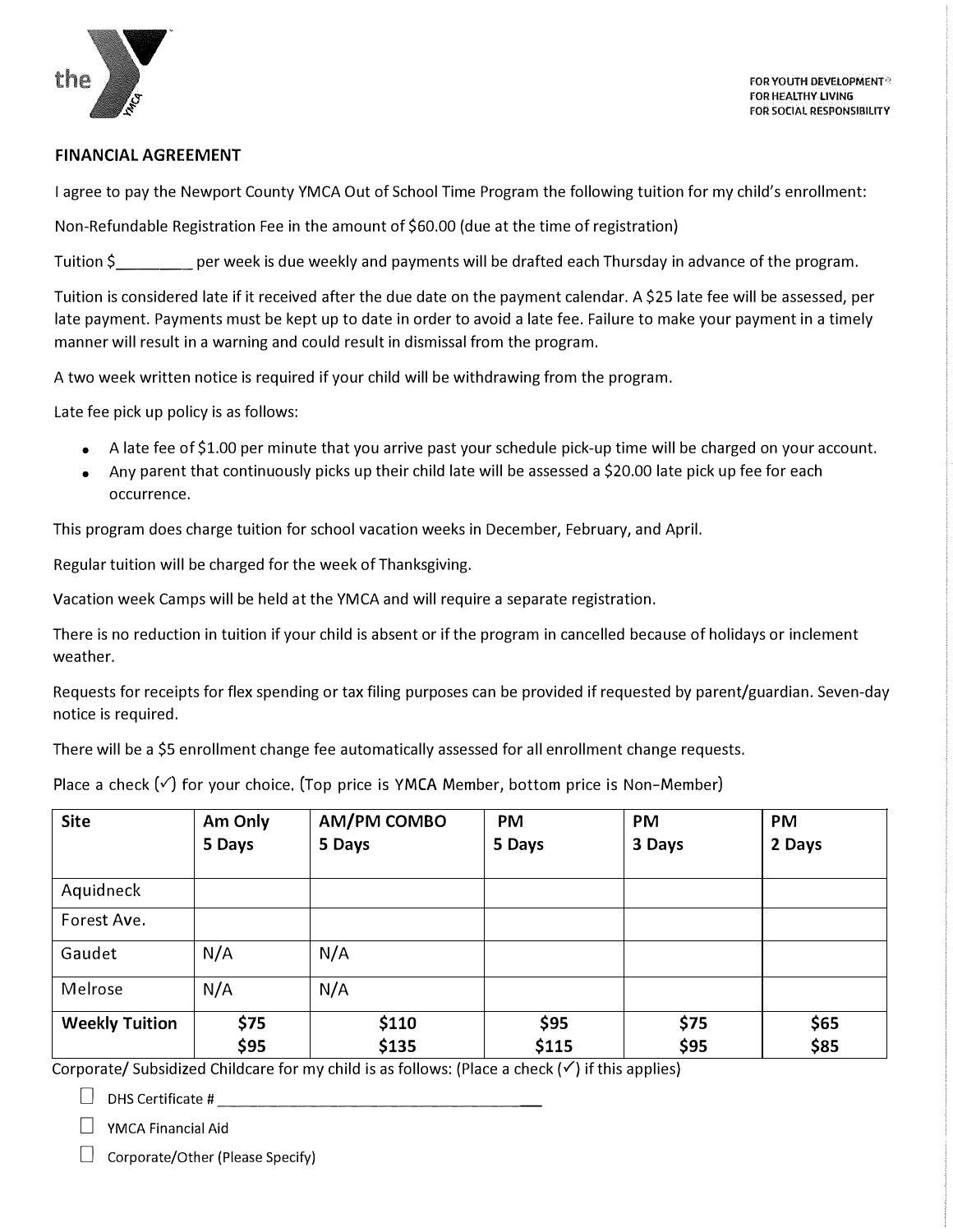

#### **AUTHORIZATION TO DRAW ACH/CREDIT CARD DRAFTS**

| Child's Name                                                  |                         |
|---------------------------------------------------------------|-------------------------|
| Name of Payer                                                 |                         |
| Address                                                       |                         |
| City, State & Zip                                             |                         |
| Signature of card holder/ bank depositor                      |                         |
| Please Circle One of the Following: Visa<br>Mastercard        | AMEX<br>Discover        |
| Credit Card:                                                  | <b>Expiration Date:</b> |
| CVV Number                                                    | Zip Code                |
| <b>ACH Debit: Account Number:</b>                             | <b>Routing Number:</b>  |
| Please Circle one of the Following:<br>Checking<br>Bank Name: | Savings                 |

- 1. I authorize the Newport County YMCA to charge my credit card/checking account the above total amount of money each week for the program. I understand my account will be charged each Thursday before services are rendered.
- 2. This draft is continuous to the end of the program or until I initiate its termination.
- 3. I understand that if I wish to end or change the automatic debit I must give the YMCA a 15-day written notice.
- 4. Should my credit card company or bank for any reason not to honor a draft, I understand that the YMCA will automatically resubmit that draft for payment If the draft is not honored during the resubmission the amount of the draft, as well as a \$25.00 service charge will be immediately due and payable to the YMCA. This is in addition to a service fee that maybe charged by my bank.
- 5. I authorize the Newport County YMCA to immediately apply a one-time registration fee of \$60.00.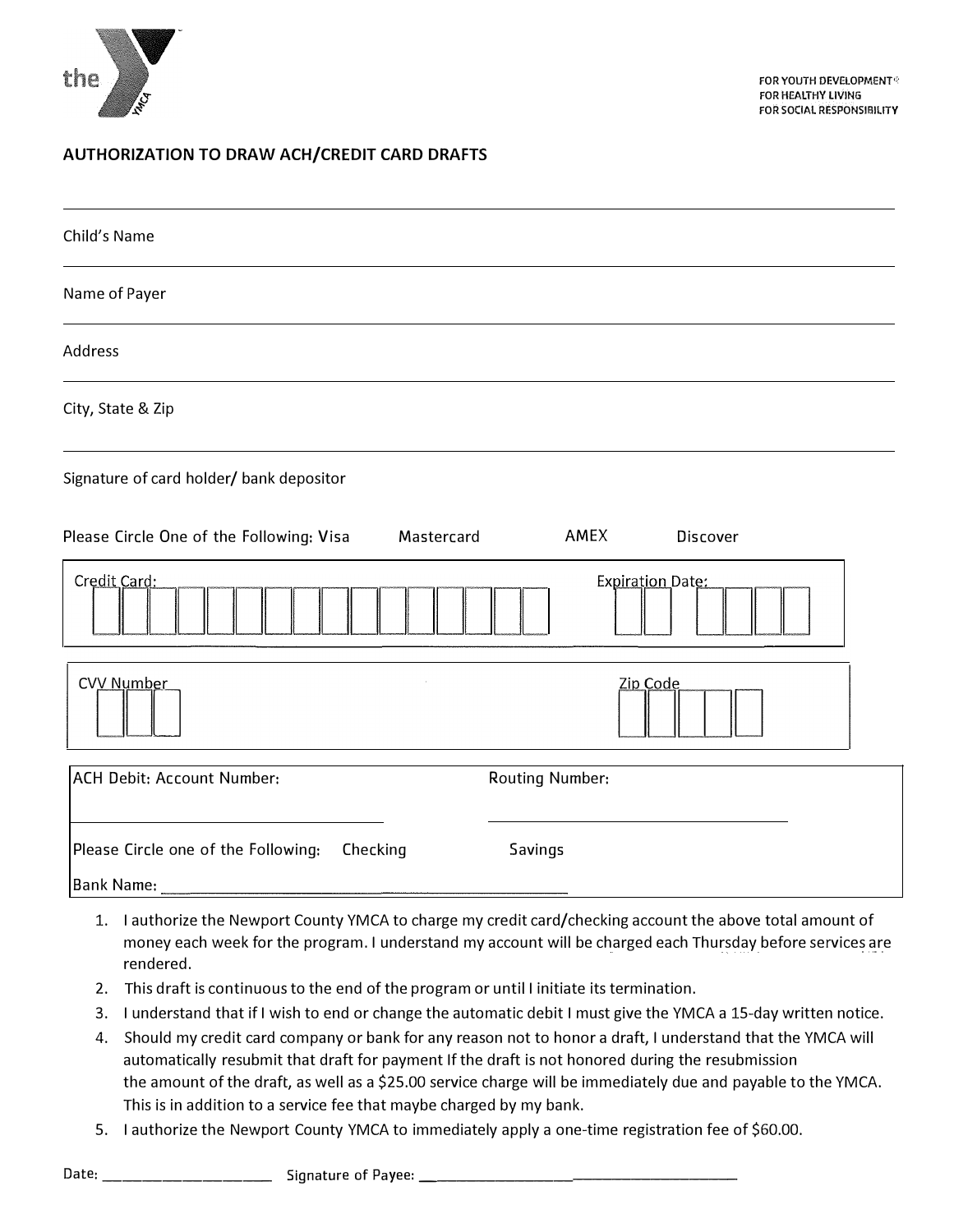

FOR YOUTH DEVELOPMENT® **FOR HEALTHY LIVING** FOR SOCIAL RESPONSIBILITY

#### **OPERATIONS AND PROCEDURES**

The OST program will be closed on Labor Day, Columbus Day, Thanksgiving & the day after; Christmas; New Year's Day, and Memorial Day.

Our Snow and School Closing Policy:

- If severe weather occurs, our program follows the school district's emergency closing procedures.
- If there is a delay to the start of school, then AM care will be cancelled.  $\bullet$
- If there is a weather-related early dismissal, then PM care will be cancelled.
- If there is a weather-related cancellation of district afterschool programs, then PM care will be cancelled.  $\bullet$
- Under certain other circumstances, the school district might ask us to cancel or dismiss our program due to  $\bullet$ safety concerns.
- All participants must have an alternate dismissal plan on file with the Y and the school.  $\bullet$

Any changes to the list of authorized pick-up names must be done in writing at the Y by the parent or guardian, who must show a valid ID.

Parent/Guardian is responsible for notifying the school and the Y of any changes in attendance.

The OST Director may discontinue care for the following reasons:

- Parent/Guardian has not submitted required paperwork or paperwork is inaccurate.
- Payment is late or unpaid.
- Child is determined to be unsafe (physically or verbally) to other children or staff.  $\bullet$
- Child is determined to have a medical, developmental, or emotional condition that is beyond the scope of the OST program's licensed ability to care for the needs of the child.

#### **SAFETY AND RISK MANAGEMENT**

Participants must be signed into AM Care daily

Participants must be signed out of PM Care daily.

Parent/guardian is responsible for proving the YMCA with any court documentation regarding child enrollment. Any authorized persons sent to pick up child must be listed on the child's application and must provide a valid picture ID. Persons picking up child must be at least 18 years of age.

If any person picking up a child is suspected of being under the influence of drugs and / or alcohol, it is at the discretion of the staff in charge to determine if the authorized person is capable of safely caring for the child. If said person is believed to be incapable of caring for the child, another authorized person will be contacted. If said person becomes unsafe or uncooperative, staff will notify the proper authorities.

A medication authorization form must be filled out if any medication is required during program hours.

Medication must have the following: a doctor's label with the name of the child, name of the medication, time/dosage to be administered, and an expiration date.

YMCA staff are not permitted to babysit YMCA members or program participants.

#### **AGREEMENT OF THERMS AND CONDITIONS**

By signing this contract, I agree to the terms and conditions presented in the OST enrollment application. I understand that failure to abide by these stipulations may result in an immediate termination from the OST program.

Parent/Guardian #1 Signature

Date